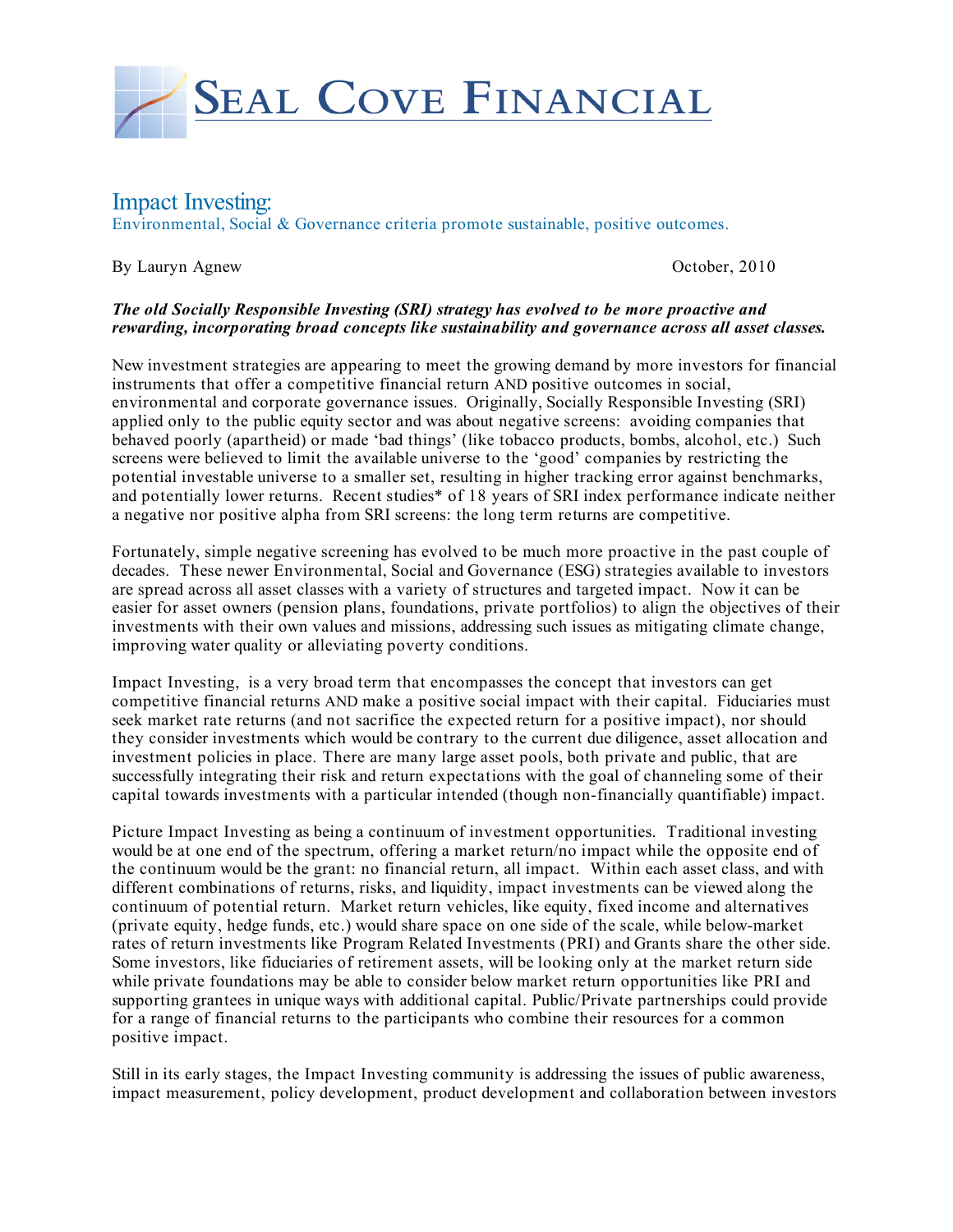

and the creators of investment strategies. Each major asset class brings unique structures and potential impacts, so that some level of Impact Investing could be applied across all parts of the portfolio and all categories of targeted impact: e.g., sustainable communities, environmental (clean energy, climate change, water), and social (education, children's health, etc) issues.

## **Public Equity Portfolios**

Equities markets give us a clear way to 'vote our dollars'. The Public Equity space is often the largest asset class in our institutional portfolios. It provides investors with liquidity, growth (inflation protection) and transparency in pricing. Equities may be less efficient at being measured for direct impact, but because we as shareholders get to VOTE our proxies, shareholder activism can be a powerful force for change in corporate behavior. Many large shareholders, such as CalPERS, are active in the public equity sector through shareholder activism: voting proxies, submitting resolutions, and working with management for long term positive change.

Other impactful public equity strategies have evolved to include proactive, sustainable investing strategies and encompass more social, environmental and governance issues. For example, funds can own companies that are developing products, technologies and services with positive environmental impact. Fortunately, more recent academic studies are finding linkages between corporate ESG programs and good stock performance: good corporate ESG management and good risk mitigation can be indicative of a company's ability to respond to long term trends and maintain a competitive advantage\*\*. Consequently, we can look at this kind of additional criteria, like potential impact, in choosing investments without sacrificing our fiduciary responsibility to get good returns.

Investment strategies and mutual funds are now offered in many flavors of ESG or Sustainability. It requires a bit of corporate soul-searching to identify the broad mission and values of the organization as well as a process for implementing those values with investment vehicles. Appropriate due diligence is needed to align the values and mission of an organization with the investment objectives of the chosen funds and strategies. Websites and databases collect information on investment vehicles in each asset class that offer a combination of financial return and social impact.

### **Fixed Income Investments**

Fixed Income is usually a big portion of our portfolios. In the past there were not many opportunities to use our fixed income assets to make a social impact. Now there are more and more bonds that can give us the attractive aspects of owning fixed income securities, like the promised coupon (yield), within a specific time frame (maturity), and within an understandable, quantifiable risk level (default risk) AND with the added benefit of some positive impact. Some of these Impactoriented fixed income investments provide liquidity directly to certain projects, like affordable housing, micro-investing/micro-lending, or global green bonds. We might be able to get better metrics from our fixed income investments about Impact (# of houses or clean water systems built) than we can in the public equity space.

Knowing the terms of the Impact bond portfolios will make it easier to know where these investments can fit in our asset allocation (short or long duration, domestic or global, investment grade or high yield). These assets can continue to act as a diversifier and lower the risk of the entire portfolio because they have low correlation to and less volatility than equities. Understanding these attributes within our whole portfolio context is part of the necessary due diligence process. When we monitor the portfolio and performance against its benchmarks over time, we can track the Impact as well.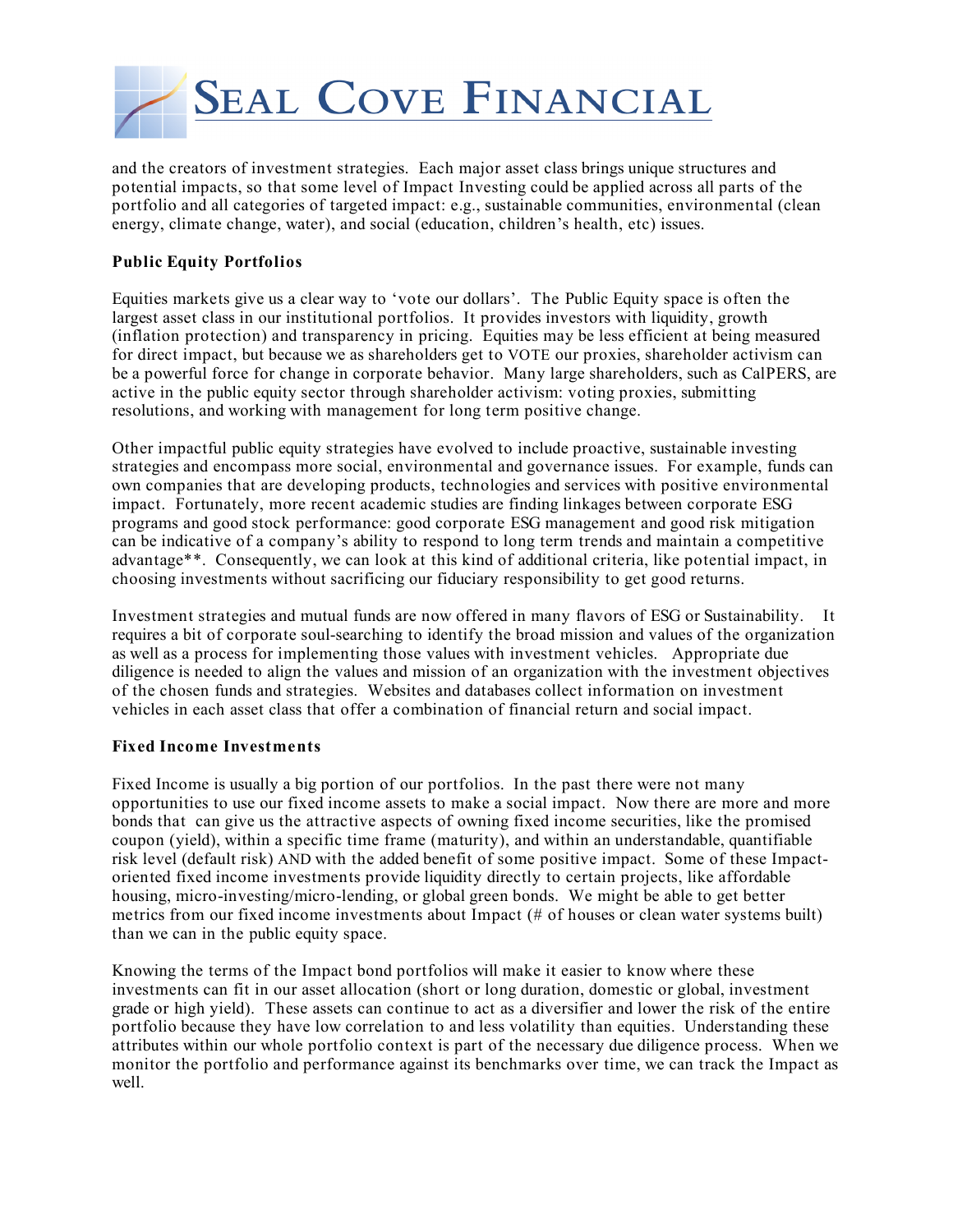

#### **Alternative Investments**

Sustainable/Impact/ESG investment strategies can be found in private equity funds, loan funds, hedge funds, venture capital, and other funds of funds vehicles. In the Alternative space in our portfolios, we can often see the direct beneficiary of the capital investment: R&D for vaccines, green and clean tech development like solar, electric cars, etc., community outreach programs and providers. Collaboration between private and public investors may also yield different investment structures with different risk characteristics that achieve common goals, like a public/private partnership for affordable housing, economic development and open space development.

### **Impact Measurement and Geographical Focus**

Different investing organizations (asset owners) will be challenged to define their desired outcomes when they try to align their missions with the investment objectives of a particular investment strategy. Standards are developing for comparison and measurement of impacts that investors can use in their due diligence. Additionally, the geographical focus of both the investor and the investment strategy can be a largest factor in identifying the right fit between investor and investment. Some organizations and some investment strategies are more global in nature, while others are specific to a certain geographical region.

#### **Summary**

Also sometimes called Double or Triple Bottom Line Investing, Impact investing, in its many forms, is being embraced by leading private and public investors. The current demand for such strategies is estimated at \$120 billion, but that still represents only a very small percentage of the approximately \$30 trillion in total global financial assets. As demand for such investment vehicles grows, so will the inventory of such opportunities grow across all asset classes. Collaboration between investors and product providers can help funnel global capital to new and sustainable business practices that can lead to long term solutions to serious issues at the community, national or global level. Re-directing even some of the liquidity of traditional investment portfolios into sustainable companies, innovative products and services, or creative solutions to existing social problems could have a significant impact on the speed of improvement in these areas. Following normal existing due diligence and investment practices and policies, fiduciaries can implement impact investing opportunities into their portfolios without sacrificing return expectations or diversification benefits.

### *LaurynAgnew@SealCoveFinancial.com www.sealcovefinancial.com*

**Sources of information**: The following links are not endorsements; they are provided for information purposes only.

\*SRI return study: Lloyd Kurtz and Dan Dibartolomeo "The Long Term Returns of a Social Investment Universe, Working Paper 2010" CFA Society of San Francisco, 10/14/2010

### **United Nations Environmental Program: UN Principles for Responsible Investment:**

"The Principles for Responsible Investment (PRI) is a best-practice framework designed to assist members of the investment community in incorporating environmental, social and governance (ESG) issues into investment decision-making and ownership practices."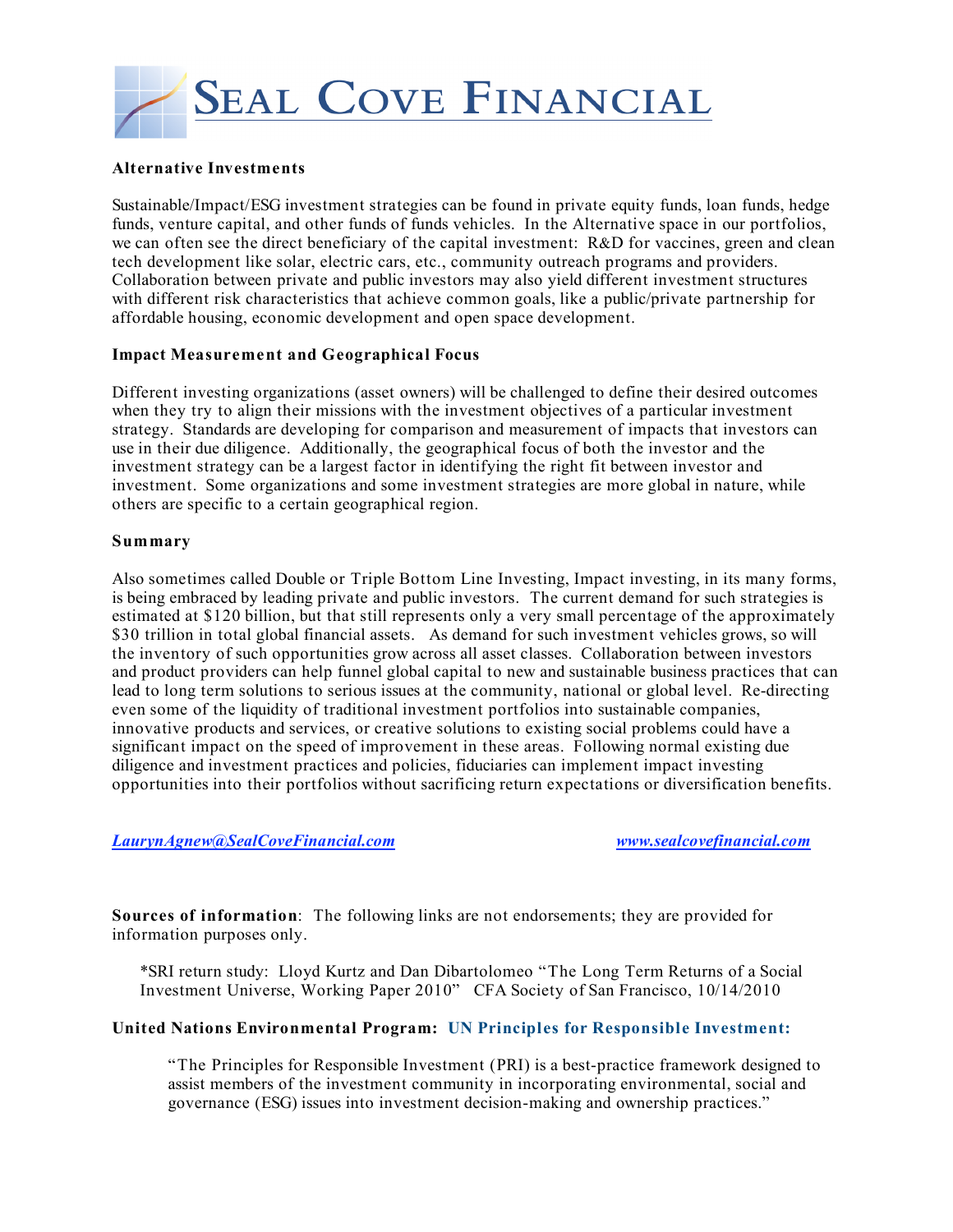

\*\*Equity returns studies: United Nations Environmental Programme Finance Initiative Asset Management Working Group:

www.unep.org/documents.multilingual/default.asp?DocumentID=399&ArticleID=4539&l=en

**Globalization and the Environment: Mobilizing Finance to meet the Climate Challenge Presented by the UNEP Finance Initiative: http://www.rona.unep.org/documents/partnerships/2007/2007- 4.LisaPetrovicPresentation.pdf**

### **California Public Employees' Retirement System: CalPERS**

"We believe good corporate governance leads to better performance. We seek corporate reform to protect our investments." http://www.calpers-governance.org/

Environmental Investment Initiatives: http://www.calpers.ca.gov/index.jsp?bc=/investments/environ-invest/home.xml

**Corporate Sustainability**: Mission Statement of APG (largest pension manager in the Netherlands with  $\sim$ 240 billion Euros)

"Asset management plays an important role in corporate social responsibility. We are of the opinion that consideration for people and the environment can go hand in hand with a good financial performance. In the coming years, APG will be paying a lot of attention to investment projects that have a sustainable character, such as alternative energy, environmentally friendly technology and infrastructure. Moreover, we actively see to it that this approach is given as broad support as possible."

http://www.apg.nl/apgsite/pages/english/about-apg/organisation/corporate-socialresponsibility/

### **Pubic Equity strategies**

- o Impax Specialists Strategy www.impax.co.uk
- o Terra Verde Capital Management www.terraverdecap.com Fund of Hedge funds/Environmental
- o Baldwin Brothers' Highwater Global Fund www.baldwinbrothersinc.com
- o Boston Common Asset Management www.bostoncommonasset.com

## **Fixed Income Strategies:**

#### **World Bank Green Bonds:**

http://treasury.worldbank.org/cmd/htm/WorldBankGreenBonds.html Nikko Asset Management www.nikkoam.com/english

#### **Affordable Housing, Transit Community Development**

- o Community Capital Management www.ccmfixedincome.com
- o Enterprise www.enterprisecommunity.org